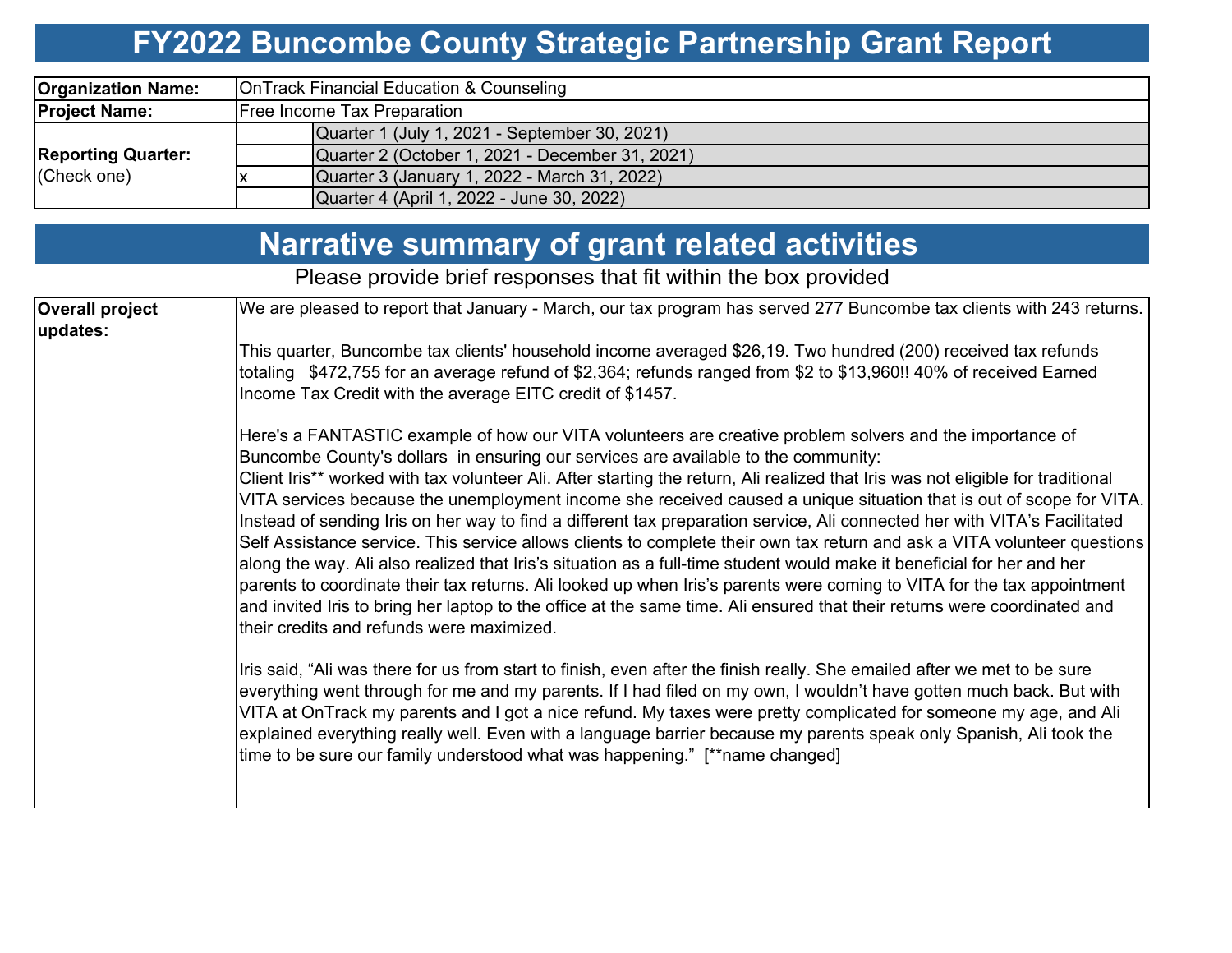| <b>Activities related to</b> | We are continuing to move forward with recommendations from the Adaway Group racial equity audit. These                                                                                                                                           |
|------------------------------|---------------------------------------------------------------------------------------------------------------------------------------------------------------------------------------------------------------------------------------------------|
| increasing equity,           | recommendations are helping us understand diverse community needs, focus on relationship building, and get                                                                                                                                        |
| diversity and inclusion:     | proximate with work already going on in community. This is helping to inform our approach to staff training and                                                                                                                                   |
|                              | community outreach. As a team, our staff is participating in "Whiteness At Work," an Adaway Group training series that<br>helps individuals and organizations identify and address white supremacy culture and blind spots that negatively impact |
|                              | our work and working environment.                                                                                                                                                                                                                 |
|                              |                                                                                                                                                                                                                                                   |
|                              | OnTrack's board of directors will hold a retreat in June facilitated by Marsha Davis and focused on why board diversity                                                                                                                           |
|                              | is important. This effort is being led by two board committees: DEI and board engagement.                                                                                                                                                         |
| <b>Activities related to</b> | In preparation for and throughout the tax season, Rebecca has been meeting with Pisgah Legal Services' VITA team to                                                                                                                               |
| increasing operational       | share tips and strategies for managing capacity, tax issues, and overall VITA discussions.                                                                                                                                                        |
| excellence:                  |                                                                                                                                                                                                                                                   |
|                              | Our move to offer the option of "Drive-in, Drop-off & Wait" has met a huge need. After our site opened in late January<br>VITA coordinator, Rebecca Strimer, talked with two tax clients who reported paying \$250 and \$350 in 2021 to have      |
|                              | their taxes paid; another couple said they had NOT filed taxes in 2021 because they weren't able to use the virtual                                                                                                                               |
|                              | option or find another tax site to prepare their returns (We have this couple on the list to do "back taxes" once our off-                                                                                                                        |
|                              | season tax services open.)                                                                                                                                                                                                                        |
|                              |                                                                                                                                                                                                                                                   |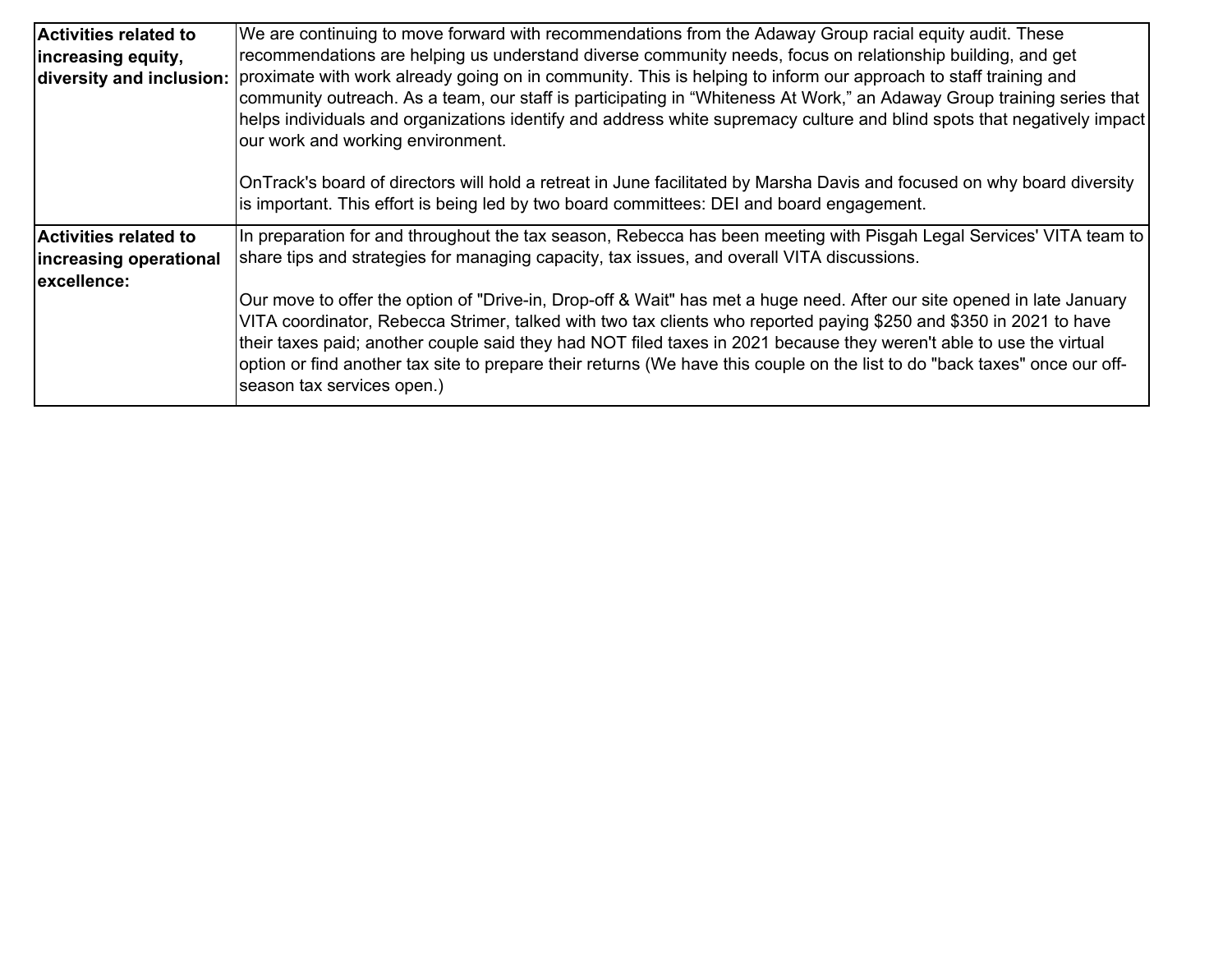# **FY2022 Buncombe County Strategic Partnership Grant Report**

| <b>Organization Name:</b>                | OnTrack Financial Education & Counseling        |  |  |  |
|------------------------------------------|-------------------------------------------------|--|--|--|
| <b>Project Name:</b>                     | <b>Free Income Tax Preparation</b>              |  |  |  |
| <b>Reporting Quarter:</b><br>(Check one) | Quarter 1 (July 1, 2021 - September 30, 2021)   |  |  |  |
|                                          | Quarter 2 (October 1, 2021 - December 31, 2021) |  |  |  |
|                                          | Quarter 3 (January 1, 2022 - March 31, 2022)    |  |  |  |
|                                          | Quarter 4 (April 1, 2022 - June 30, 2022)       |  |  |  |

# **Progress toward annual goals**

|                                                                          | <b>Actual Results (Enter Data)</b><br>Please only include new data for the specific quarter |                  |                  |                  |                  |                                                 |
|--------------------------------------------------------------------------|---------------------------------------------------------------------------------------------|------------------|------------------|------------------|------------------|-------------------------------------------------|
| <b>Measure</b>                                                           | <b>Annual Goal</b>                                                                          | <b>Quarter 1</b> | <b>Quarter 2</b> | <b>Quarter 3</b> | <b>Quarter 4</b> | <b>Progress</b><br>toward<br><b>Annual Goal</b> |
| Number of Buncombe County clients assisted                               | 400                                                                                         | $\mathcal{P}$    |                  | 277              |                  | 279                                             |
| Percent of clients that save \$200 or more as a<br><b>result of VITA</b> | 90%                                                                                         | 100%             | N/A              | 98%              |                  | 99%                                             |
| Percent of clients that receive EITC                                     | 30%                                                                                         | $0\%$            | N/A              | 40%              |                  | 40%                                             |

**Comments:**